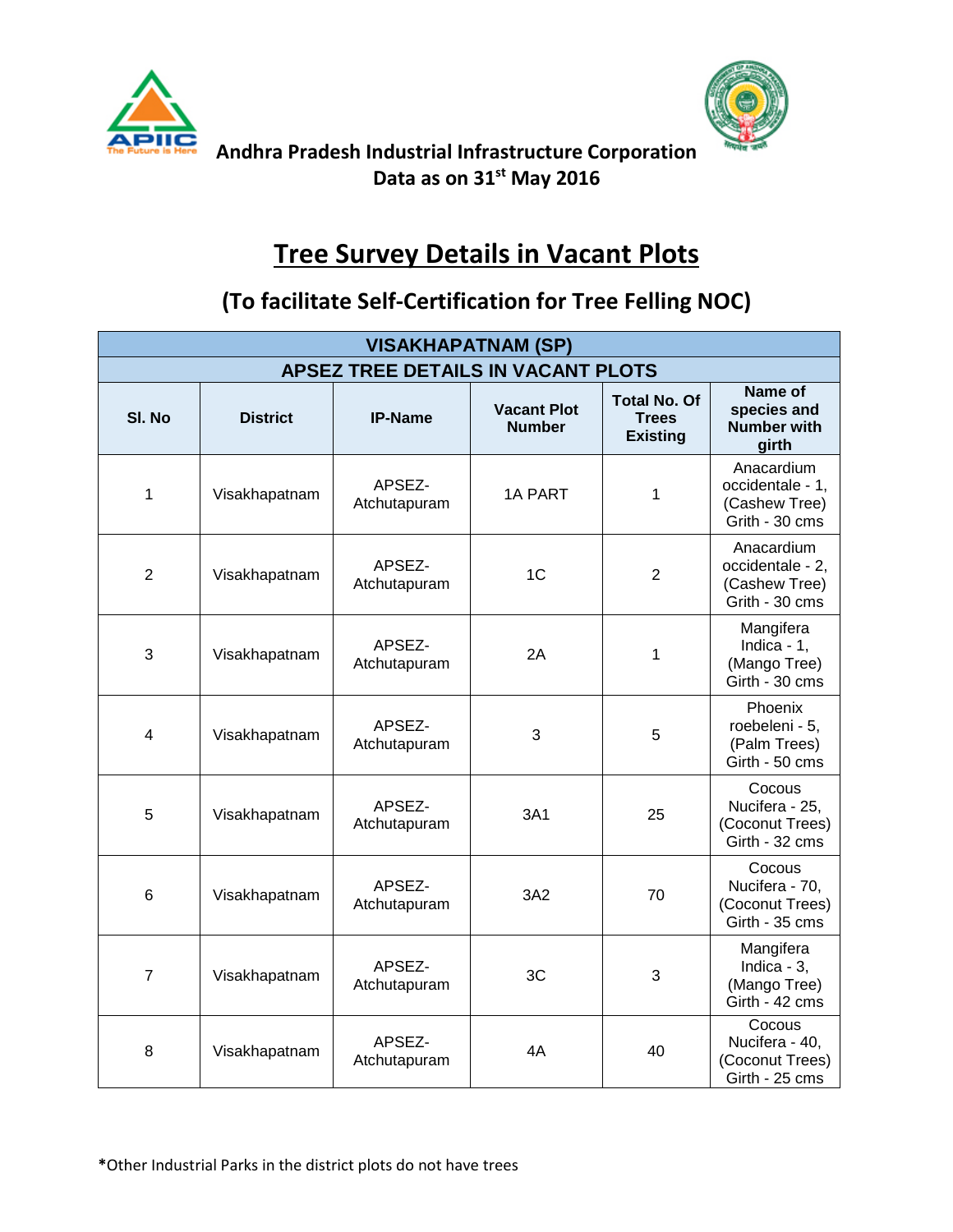



| 9  | Visakhapatnam | APSEZ-<br>Atchutapuram | 4C  | 55 | Cocous<br>Nucifera - 55,<br>(Coconut Trees)<br>Girth - 35 cms |
|----|---------------|------------------------|-----|----|---------------------------------------------------------------|
| 10 | Visakhapatnam | APSEZ-<br>Atchutapuram | 4D  | 36 | Cocous<br>Nucifera - 36,<br>(Coconut Trees)<br>Girth - 25 cms |
| 11 | Visakhapatnam | APSEZ-<br>Atchutapuram | 4G  | 45 | Cocous<br>Nucifera - 45,<br>(Coconut Trees)<br>Girth - 22 cms |
| 12 | Visakhapatnam | APSEZ-<br>Atchutapuram | 4H  | 60 | Cocous<br>Nucifera - 60,<br>(Coconut Trees)<br>Girth - 32 cms |
| 13 | Visakhapatnam | APSEZ-<br>Atchutapuram | 4J  | 45 | Cocous<br>Nucifera - 45,<br>(Coconut Trees)<br>Girth - 22 cms |
| 14 | Visakhapatnam | APSEZ-<br>Atchutapuram | 4K  | 60 | Cocous<br>Nucifera - 60,<br>(Coconut Trees)<br>Girth - 22 cms |
| 15 | Visakhapatnam | APSEZ-<br>Atchutapuram | 4L  | 60 | Cocous<br>Nucifera - 60,<br>(Coconut Trees)<br>Girth - 25 cms |
| 16 | Visakhapatnam | APSEZ-<br>Atchutapuram | 4M  | 52 | Cocous<br>Nucifera - 52,<br>(Coconut Trees)<br>Girth - 32 cms |
| 17 | Visakhapatnam | APSEZ-<br>Atchutapuram | 4N  | 45 | Cocous<br>Nucifera - 45,<br>(Coconut Trees)<br>Girth - 32 cms |
| 18 | Visakhapatnam | APSEZ-<br>Atchutapuram | 4 O | 38 | Cocous<br>Nucifera - 38,<br>(Coconut Trees)<br>Girth - 22 cms |
| 19 | Visakhapatnam | APSEZ-<br>Atchutapuram | 4Q  | 38 | Cocous<br>Nucifera - 38,<br>(Coconut Trees)<br>Girth - 22 cms |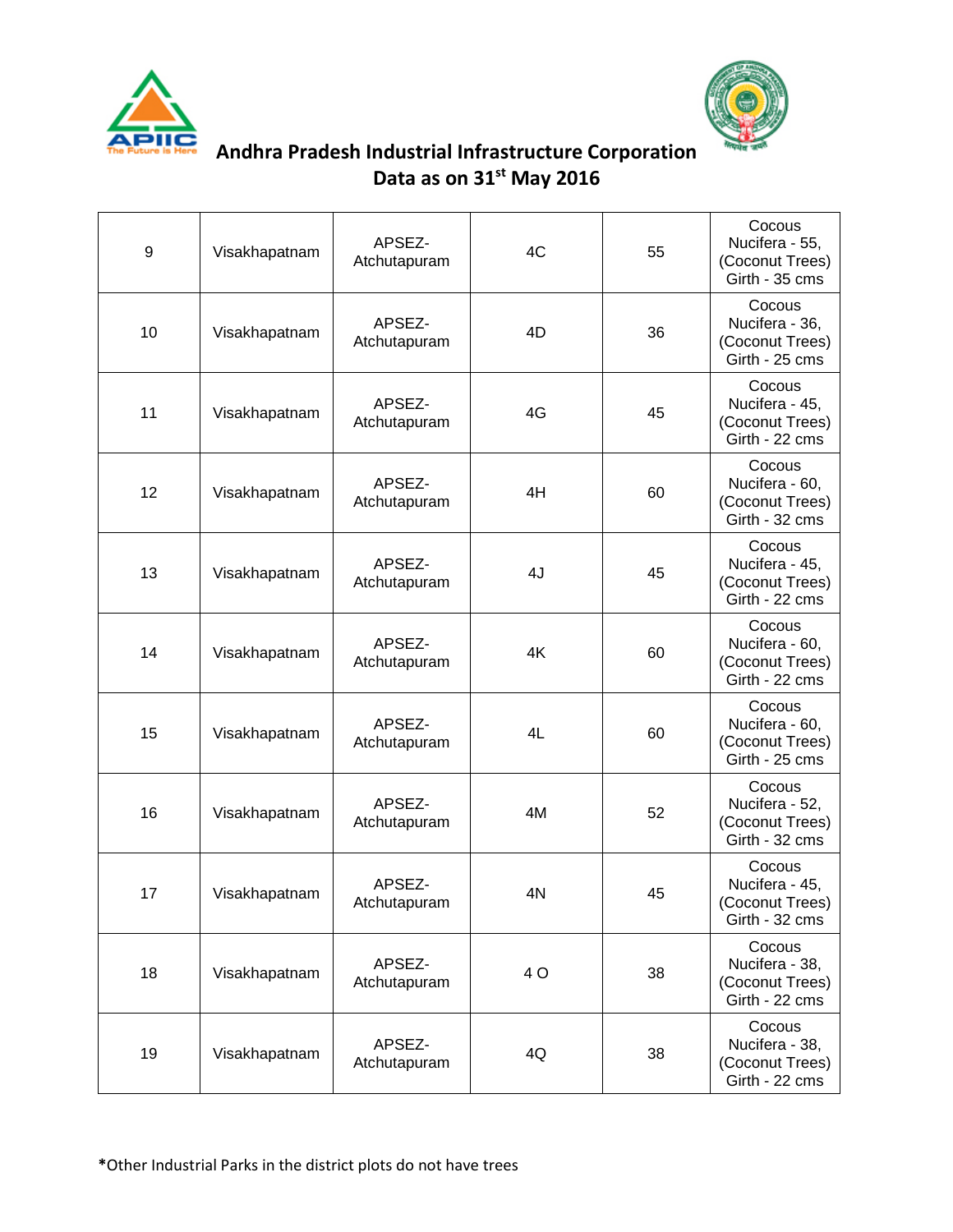



| 20 | Visakhapatnam | APSEZ-<br>Atchutapuram | 4R                          | 35  | Cocous<br>Nucifera - 35,<br>(Coconut Trees)<br>Girth - 25 cms                                           |
|----|---------------|------------------------|-----------------------------|-----|---------------------------------------------------------------------------------------------------------|
| 21 | Visakhapatnam | APSEZ-<br>Atchutapuram | 5F1<br>(DENOTIFIED<br>AREA) | 51  | Eucalyptus - 50,<br>Moringa oleifera<br>- 1<br>(Drumstick tree)<br>Girth - 6 cms                        |
| 22 | Visakhapatnam | APSEZ-<br>Atchutapuram | 15B                         | 6   | Trachycrpus - 4,<br>(Palm Tree)<br>Leucaena<br>leucocephala -<br>2,<br>(Subabul Tree)<br>Girth - 22 cms |
| 23 | Visakhapatnam | APSEZ-<br>Atchutapuram | <b>16A</b>                  | 55  | Cocous<br>Nucifera - 55,<br>(Coconut Trees)<br>Girth - 35 cms                                           |
| 24 | Visakhapatnam | APSEZ-<br>Atchutapuram | 16D                         | 15  | Trachycrpus -<br>15,<br>(Palm Tree)<br>Girth - 32 cms                                                   |
| 25 | Visakhapatnam | APSEZ-<br>Atchutapuram | 16E                         | 4   | Trachycrpus - 4,<br>(Palm Tree)<br>Girth - 25 cms                                                       |
| 26 | Visakhapatnam | APSEZ-<br>Atchutapuram | 16J                         | 5   | Trachycrpus -<br>5,<br>(Palm<br>Tree)<br>Girth - 28 cms                                                 |
| 27 | Visakhapatnam | APSEZ-<br>Atchutapuram | 35                          | 123 | Cocus Nucifera<br>$-123,$<br>(Coconut Trees)<br>Girth - 34 cms                                          |
| 28 | Visakhapatnam | APSEZ-<br>Atchutapuram | 35A                         | 118 | Cocus Nucifera<br>$-118,$<br>(Coconut Trees)<br>Girth - 30 cms                                          |
| 29 | Visakhapatnam | APSEZ-<br>Atchutapuram | 35B                         | 106 | Cocus Nucifera<br>$-106,$<br>(Coconut Trees)<br>Girth - 30 cms                                          |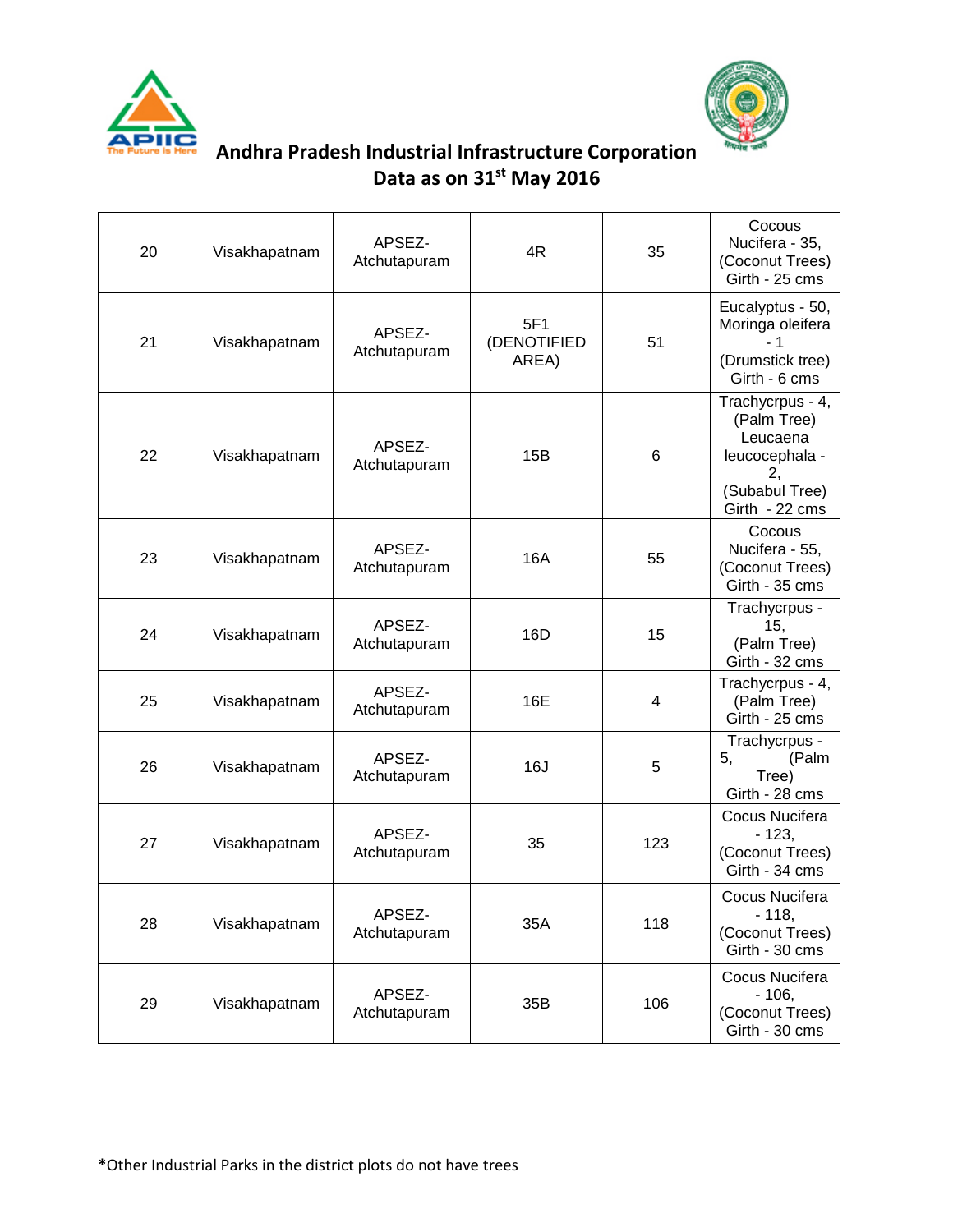



| 30 | Visakhapatnam | APSEZ-<br>Atchutapuram | 35C    | 125 | Cocus Nucifera<br>$-125,$<br>(Coconut Trees)<br>Girth - 30 cms |
|----|---------------|------------------------|--------|-----|----------------------------------------------------------------|
| 31 | Visakhapatnam | APSEZ-<br>Atchutapuram | 36part | 132 | Cocus Nucifera<br>$-132,$<br>(Coconut Trees)<br>Girth - 32 cms |
| 32 | Visakhapatnam | APSEZ-<br>Atchutapuram | 38     | 102 | Cocus Nucifera<br>$-102.$<br>(Coconut Trees)<br>Girth - 32 cms |
| 33 | Visakhapatnam | APSEZ-<br>Atchutapuram | 39     | 122 | Cocus Nucifera<br>$-122.$<br>(Coconut Trees)<br>Girth - 30 cms |
| 34 | Visakhapatnam | APSEZ-<br>Atchutapuram | 40     | 134 | Cocus Nucifera<br>$-134,$<br>(Coconut Trees)<br>Girth - 33 cms |
| 35 | Visakhapatnam | APSEZ-<br>Atchutapuram | 41     | 142 | Cocus Nucifera<br>$-142,$<br>(Coconut Trees)<br>Girth - 30 cms |
| 36 | Visakhapatnam | APSEZ-<br>Atchutapuram | 46A    | 4   | Trachycrpus - 4,<br>(Palm Tree)<br>Girth - 22 cms              |
| 37 | Visakhapatnam | APSEZ-<br>Atchutapuram | 46B    | 10  | Trachycrpus -<br>10,<br>(Palm Tree)<br>Girth - 20 cms          |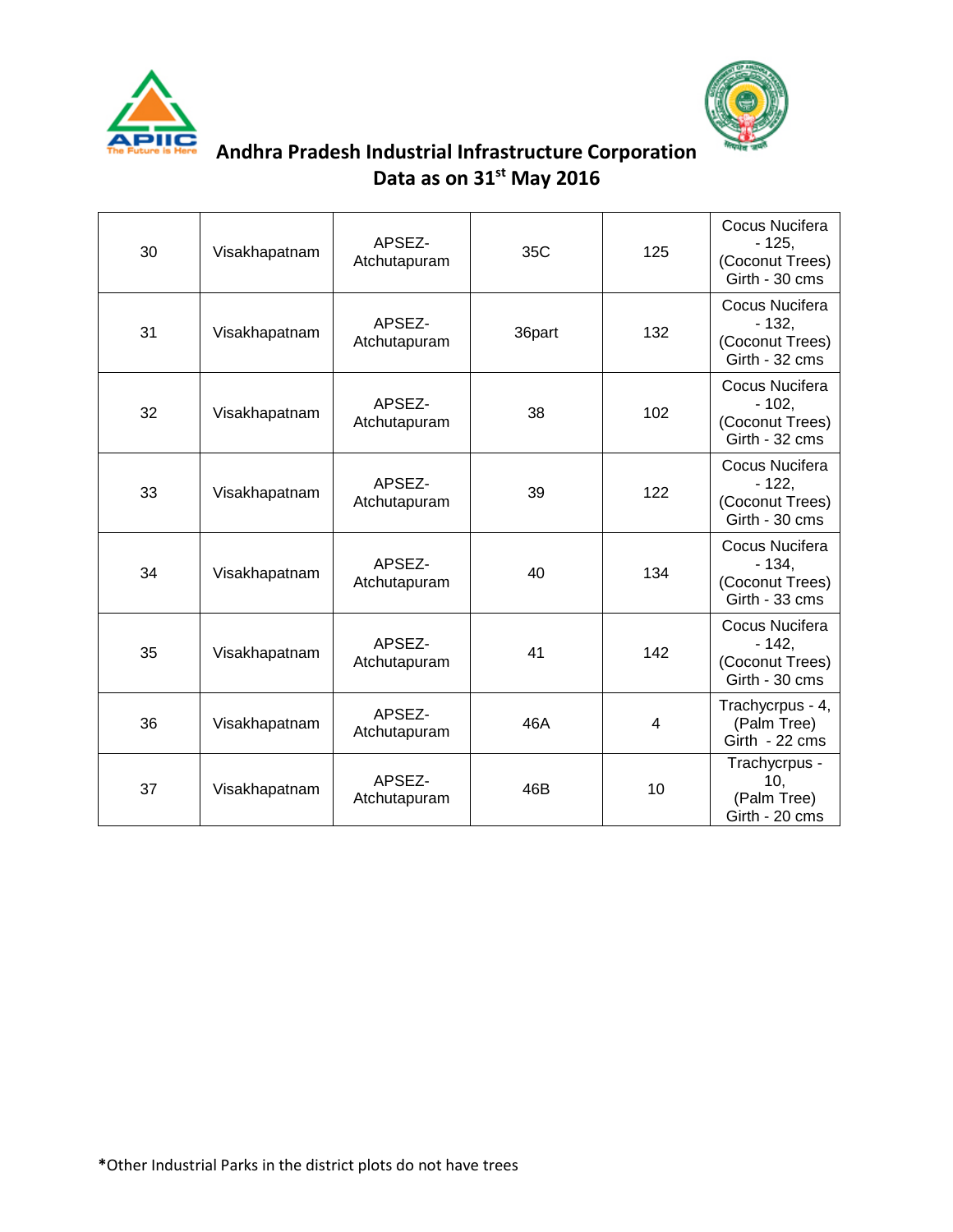



| <b>VISAKHAPATNAM</b> |                 |                                     |                                                                                                             |                                                        |                                         |  |  |  |
|----------------------|-----------------|-------------------------------------|-------------------------------------------------------------------------------------------------------------|--------------------------------------------------------|-----------------------------------------|--|--|--|
|                      |                 | <b>TREE DETAILS IN VACANT PLOTS</b> |                                                                                                             |                                                        |                                         |  |  |  |
| SI. No               | <b>District</b> | <b>IP-Name</b>                      | <b>Vacant Plot</b><br><b>Number</b>                                                                         | <b>Total No. Of</b><br><b>Trees</b><br><b>Existing</b> |                                         |  |  |  |
| 1                    | Visakhapatnam   | $IP -$<br><b>GAMBHEERAM</b>         | PLOT NO. 40,<br>PLOT NO. 41,<br>PLOT NO. 42,<br>PLOT NO. 43,<br>PLOT NO. 44,<br>PLOT NO. 45,<br>PLOT NO. 48 | 5                                                      | <b>Avenue Plants</b><br>$10 \text{ Cm}$ |  |  |  |
| 2                    | Visakhapatnam   | $IP -$<br><b>GAMBHEERAM</b>         | <b>PLOT NO. 47(P)</b>                                                                                       | 4                                                      | <b>Avenue Plants</b><br>12 Cm           |  |  |  |

| <b>VISAKHAPATNAM -</b> |                 |                                                             |                                     |                                                        |                                                       |  |  |  |
|------------------------|-----------------|-------------------------------------------------------------|-------------------------------------|--------------------------------------------------------|-------------------------------------------------------|--|--|--|
|                        |                 | <b>HEALTH CITY CHINAGADILI TREE DETAILS IN VACANT PLOTS</b> |                                     |                                                        |                                                       |  |  |  |
| SI. No                 | <b>District</b> | <b>IP-Name</b>                                              | <b>Vacant Plot</b><br><b>Number</b> | <b>Total No. Of</b><br><b>Trees</b><br><b>Existing</b> | Name of<br>species and<br><b>Number with</b><br>girth |  |  |  |
|                        | Visakhapatnam   | <b>HEALTH CITY</b><br><b>CHINAGADILI</b>                    | 17A                                 | 13                                                     | COCONUT-10<br>NEEM-3                                  |  |  |  |
| 2                      | Visakhapatnam   | <b>HEALTH CITY</b><br><b>CHINAGADILI</b>                    |                                     | 44                                                     | COCONUT-30<br>NEEM-12<br>EUCALYPTUS-                  |  |  |  |

|              | <b>NELLORE</b>  |                                                  |                                     |                                                        |                                                  |  |  |  |  |
|--------------|-----------------|--------------------------------------------------|-------------------------------------|--------------------------------------------------------|--------------------------------------------------|--|--|--|--|
|              |                 | <b>IP ATTIVARAM TREE DETAILS IN VACANT PLOTS</b> |                                     |                                                        |                                                  |  |  |  |  |
| SI. No       | <b>District</b> | <b>IP-Name</b>                                   | <b>Vacant Plot</b><br><b>Number</b> | <b>Total No. Of</b><br><b>Trees</b><br><b>Existing</b> | Name of species<br>and Number<br>with girth      |  |  |  |  |
| 1            | <b>Nellore</b>  | <b>IP-Attivaram</b>                              | CFC Area-1                          | 4 kanuga<br>(saplings)                                 | Pongamia<br>Pinnata(Kaanuga)<br>- small saplings |  |  |  |  |
| $\mathbf{2}$ | <b>Nellore</b>  | <b>IP-Attivaram</b>                              | CFC Area-2                          | 6 Vepa                                                 | Azadiracchta<br>Indica (Vapa) -<br>26 cm         |  |  |  |  |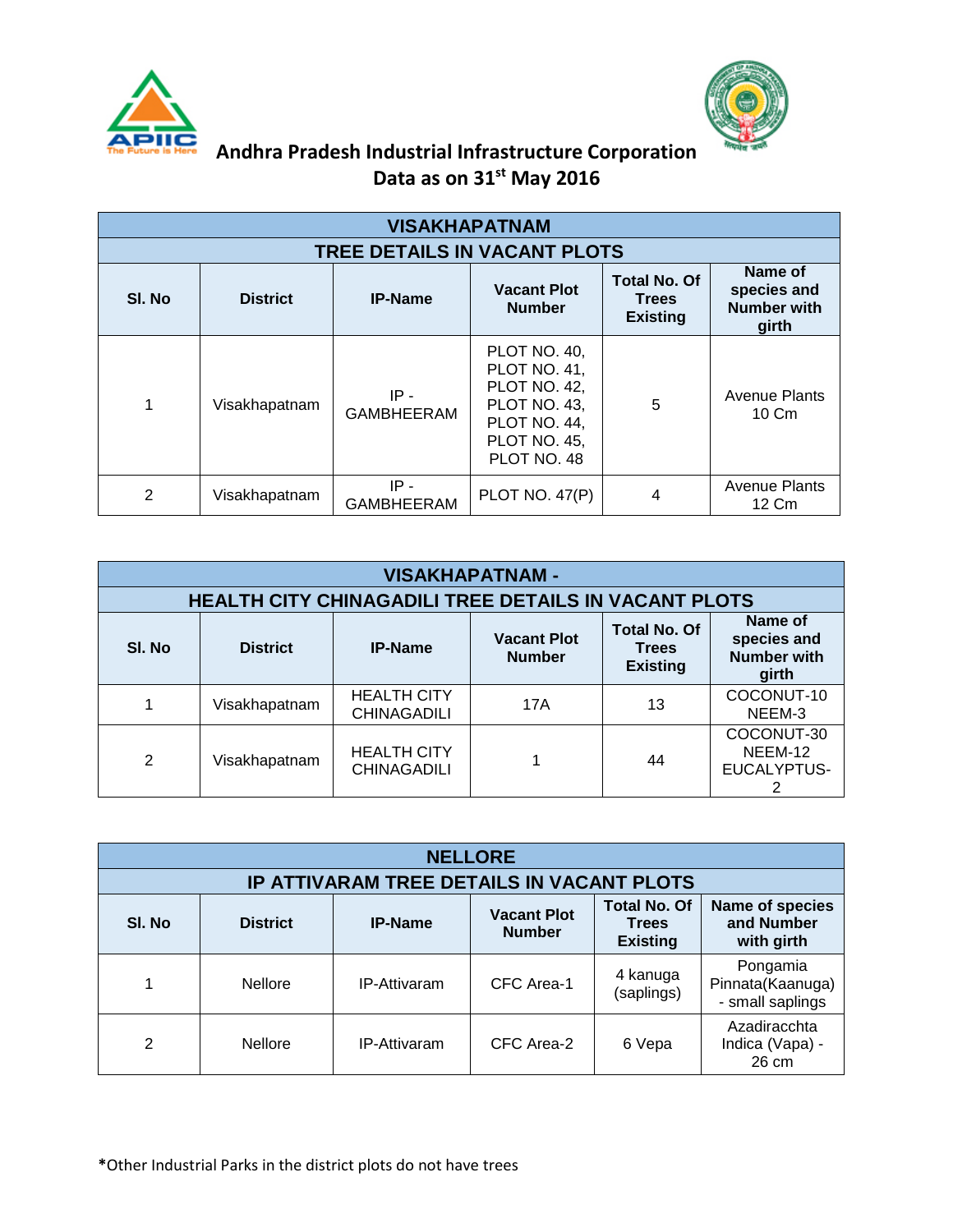



| 3  | <b>Nellore</b> | IP-Attivaram        | CFC Area-2A          | 3 Vepa              | Azadiracchta<br>Indica (Vapa) -<br>26 cm          |
|----|----------------|---------------------|----------------------|---------------------|---------------------------------------------------|
| 4  | <b>Nellore</b> | <b>IP-Attivaram</b> | CFC Area-3           | 3 Seema<br>Tangedu  | Cassia Siamea                                     |
| 5  | <b>Nellore</b> | IP-Attivaram        | CFC Area-4           | 6 Kanuga            | Pongamia<br>Pinnata(Kaanuga)<br>- small saplings  |
| 6  | <b>Nellore</b> | IP-Attivaram        | Land                 | 3 Vepa, 2<br>kanuga | Azadiracchta<br>Indica (Vapa) -<br>26 cm          |
| 7  | <b>Nellore</b> | <b>IP-Attivaram</b> | PI.No.3              | 3 Patcha<br>turaayi | Peltophorum<br>petrocarpum -35<br>cm <sub>2</sub> |
| 8  | <b>Nellore</b> | IP-Attivaram        | PI.No.7              | 2 Vepa              | Azadiracchta<br>Indica (Vapa) -<br>78 cm          |
| 9  | <b>Nellore</b> | IP-Attivaram        | PI.No.7B             | 1 Patcha<br>turaayi | Peltophorum<br>petrocarpum -35<br>cm              |
| 10 | Nellore        | IP-Attivaram        | PI.No.8-1 to 8-<br>5 | 4 Kanuga            | Pongamia<br>Pinnata(Kaanuga)<br>- small saplings  |

|              | <b>NELLORE</b>  |                                             |                                     |                                                        |                                                                                             |  |  |  |  |
|--------------|-----------------|---------------------------------------------|-------------------------------------|--------------------------------------------------------|---------------------------------------------------------------------------------------------|--|--|--|--|
|              |                 | <b>IP TADA TREE DETAILS IN VACANT PLOTS</b> |                                     |                                                        |                                                                                             |  |  |  |  |
| SI. No       | <b>District</b> | <b>IP-Name</b>                              | <b>Vacant Plot</b><br><b>Number</b> | <b>Total No. Of</b><br><b>Trees</b><br><b>Existing</b> | Name of species<br>and Number with<br>girth                                                 |  |  |  |  |
| 1            | <b>Nellore</b>  | IP-Tada                                     | <b>PL.NO.54</b>                     | 85 Mango<br>Trees,<br>50 Tati                          | Mangifera Indica<br>(Mango) -<br>minimum 45 cm -<br>100 cm, Borassus<br>$-100 \, \text{cm}$ |  |  |  |  |
| $\mathbf{2}$ | <b>Nellore</b>  | IP-Tada                                     | <b>PL.NO.55</b>                     | 85 Mango<br>Trees,<br>50 Tati                          | Mangifera Indica<br>(Mango) -<br>minimum 45 cm -<br>100 cm, Borassus<br>$-100$ cm           |  |  |  |  |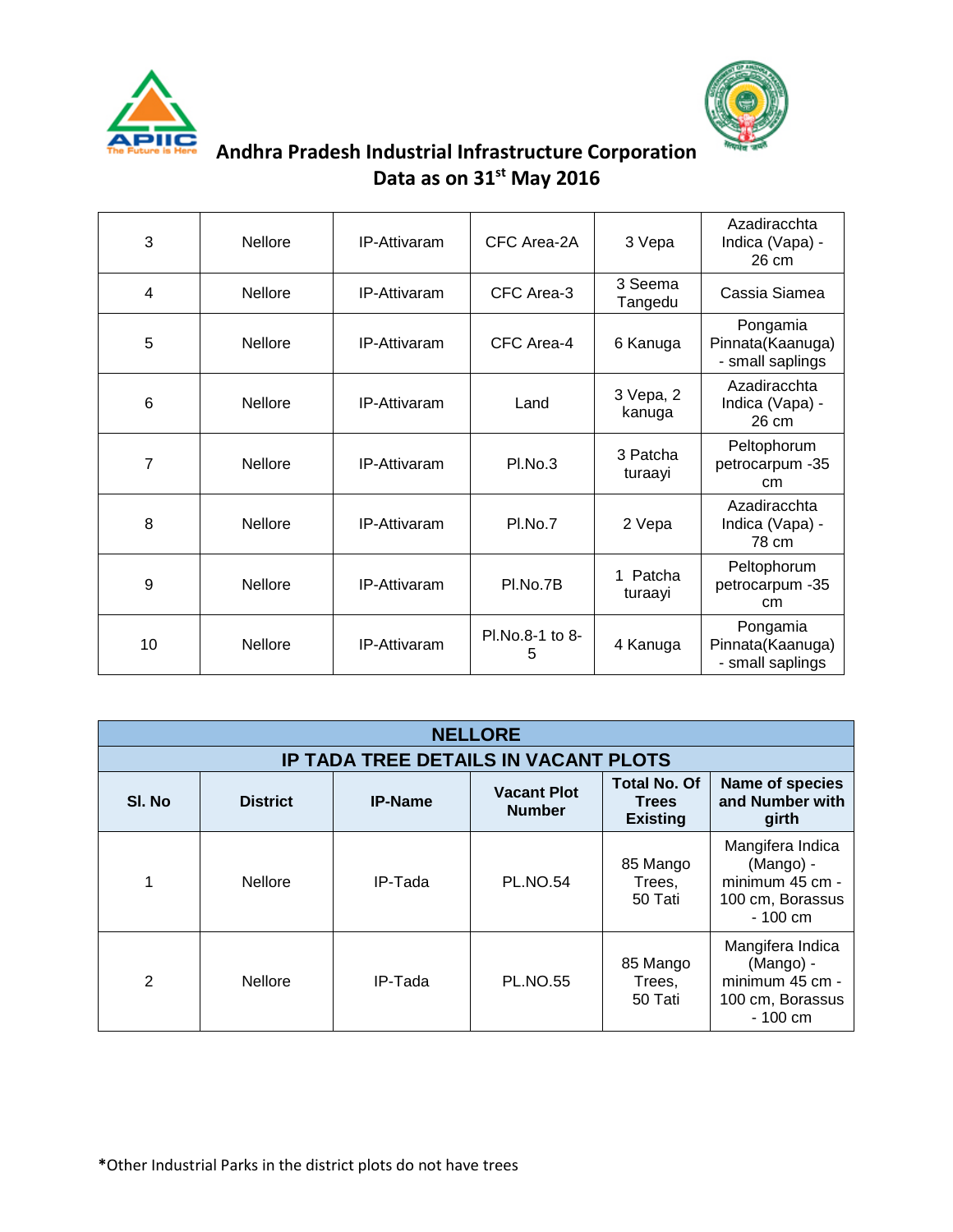



| 3 | <b>Nellore</b> | IP-Tada | <b>PL.NO.56/A</b> | 85 Mango<br>Trees,<br>50 Tati | Mangifera Indica<br>(Mango) -<br>minimum 45 cm -<br>100 cm, Borassus<br>$-100 \, \text{cm}$ |
|---|----------------|---------|-------------------|-------------------------------|---------------------------------------------------------------------------------------------|
| 4 | <b>Nellore</b> | IP-Tada | <b>PL.NO.56/B</b> | 85 Mango<br>Trees,<br>50 Tati | Mangifera Indica<br>(Mango) -<br>minimum 45 cm -<br>100 cm, Borassus<br>$-100 \, \text{cm}$ |
| 5 | <b>Nellore</b> | IP-Tada | <b>PL.NO.56/C</b> | 85 Mango<br>Trees,<br>50 Tati | Mangifera Indica<br>(Mango) -<br>minimum 45 cm -<br>100 cm, Borassus<br>$-100$ cm           |
| 6 | <b>Nellore</b> | IP-Tada | <b>PL.NO.57</b>   | 85 Mango<br>Trees,<br>50 Tati | Mangifera Indica<br>(Mango) -<br>minimum 45 cm -<br>100 cm, Borassus<br>$-100 \, \text{cm}$ |

| <b>NELLORE</b> |                                                                                         |                                                |                                     |                                                        |                                                       |  |  |  |  |
|----------------|-----------------------------------------------------------------------------------------|------------------------------------------------|-------------------------------------|--------------------------------------------------------|-------------------------------------------------------|--|--|--|--|
|                | <b>INDUSTRIAL MAMBATTU PHASE-I / TADA MANDAL TREE DETAILS IN VACANT</b><br><b>PLOTS</b> |                                                |                                     |                                                        |                                                       |  |  |  |  |
| SI. No         | <b>District</b>                                                                         | <b>IP-Name</b>                                 | <b>Vacant Plot</b><br><b>Number</b> | <b>Total No. Of</b><br><b>Trees</b><br><b>Existing</b> | Name of<br>species and<br><b>Number with</b><br>girth |  |  |  |  |
|                | <b>Nellore</b>                                                                          | Industrial<br>Mambattu Phase-<br>I/Tada Mandal | PLOT NO.14                          | 2 Tati                                                 | Borassus -<br>100 cm,                                 |  |  |  |  |
| $\mathfrak{D}$ | <b>Nellore</b>                                                                          | Industrial<br>Mambattu Phase-<br>I/Tada Mandal | PLOT NO.16                          | NA.                                                    | <b>NA</b>                                             |  |  |  |  |
| 3              | <b>Nellore</b>                                                                          | Industrial<br>Mambattu Phase-<br>I/Tada Mandal | PLOT NO.17                          | ΝA                                                     | NА                                                    |  |  |  |  |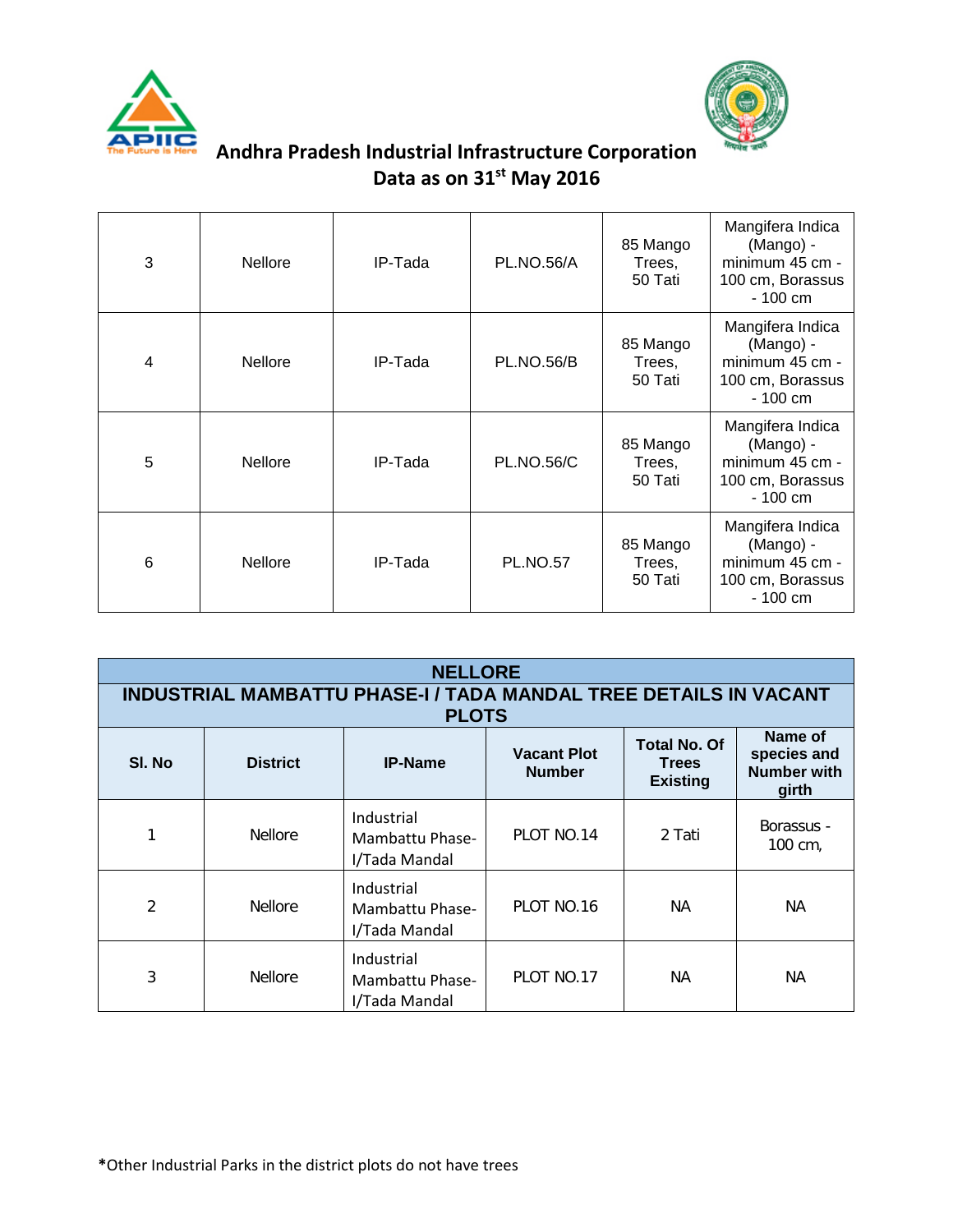



| <b>NELLORE</b>                                       |                 |                           |                                     |                                                        |                                                                                                                               |  |  |  |
|------------------------------------------------------|-----------------|---------------------------|-------------------------------------|--------------------------------------------------------|-------------------------------------------------------------------------------------------------------------------------------|--|--|--|
| <b>MP SEZ NAIDUPETA TREE DETAILS IN VACANT PLOTS</b> |                 |                           |                                     |                                                        |                                                                                                                               |  |  |  |
| SI. No                                               | <b>District</b> | <b>IP-Name</b>            | <b>Vacant Plot</b><br><b>Number</b> | <b>Total No. Of</b><br><b>Trees</b><br><b>Existing</b> | Name of species<br>and Number with<br>girth                                                                                   |  |  |  |
| 1                                                    | <b>Nellore</b>  | <b>MPSEZ</b><br>Naidupeta | CFC (SS)                            | $6$ vepa, $3$<br>Kanuga,<br>5 Seema<br>Tangedu         | Azadiracchta Indica<br>(Vapa) - 24 cm,<br>Pongamia<br>Pinnata (Kaanuga)-<br>36 Cm,<br>Cassia Siamea-28<br>cm                  |  |  |  |
| $\overline{2}$                                       | Nellore         | <b>MPSEZ</b><br>Naidupeta | Land                                | 30-Mango<br>25-Vepa<br>180-Jamaoil<br>trees            | Mangifera Indica<br>(Mango) - minimum<br>45 cm, Maximum 72<br>cm <sub>1</sub><br>Azadiracchta Indica<br>(Vapa) - 80 Cm        |  |  |  |
| 3                                                    | Nellore         | <b>MPSEZ</b><br>Naidupeta | NPZ BLOCK-A                         | 15-Vepa<br>35-Jamaoil<br>trees                         | Azadiracchta Indica<br>(Vapa) - Maximum<br>80 Cm,                                                                             |  |  |  |
| 4                                                    | Nellore         | <b>MPSEZ</b><br>Naidupeta | NPZ BLOCK-B                         | 55- Tati<br>30-Vepa<br>15- Patcha<br>turaayi           | Borassus - 100 cm,<br>Eucayiptes(Jamoil)-<br>26 cm<br>Peltophorum<br>petrocarpum -45 cm                                       |  |  |  |
| 5                                                    | Nellore         | <b>MPSEZ</b><br>Naidupeta | NPZ BLOCK-C                         | 35-Kanuga<br>26-Vepa<br>45-Jamaoil                     | Pongamia<br>Pinnata (Kaanuga)-<br>36 Cm,<br>Azadiracchta Indica<br>(Vapa) - Maximum<br>40 Cm,<br>Eucayiptes(Jamoil)-<br>26 cm |  |  |  |
| 6                                                    | Nellore         | <b>MPSEZ</b><br>Naidupeta | NPZ BLOCK-D                         | 10 Vepa                                                | Azadiracchta Indica<br>(Vapa) - Maximum<br>40 Cm,                                                                             |  |  |  |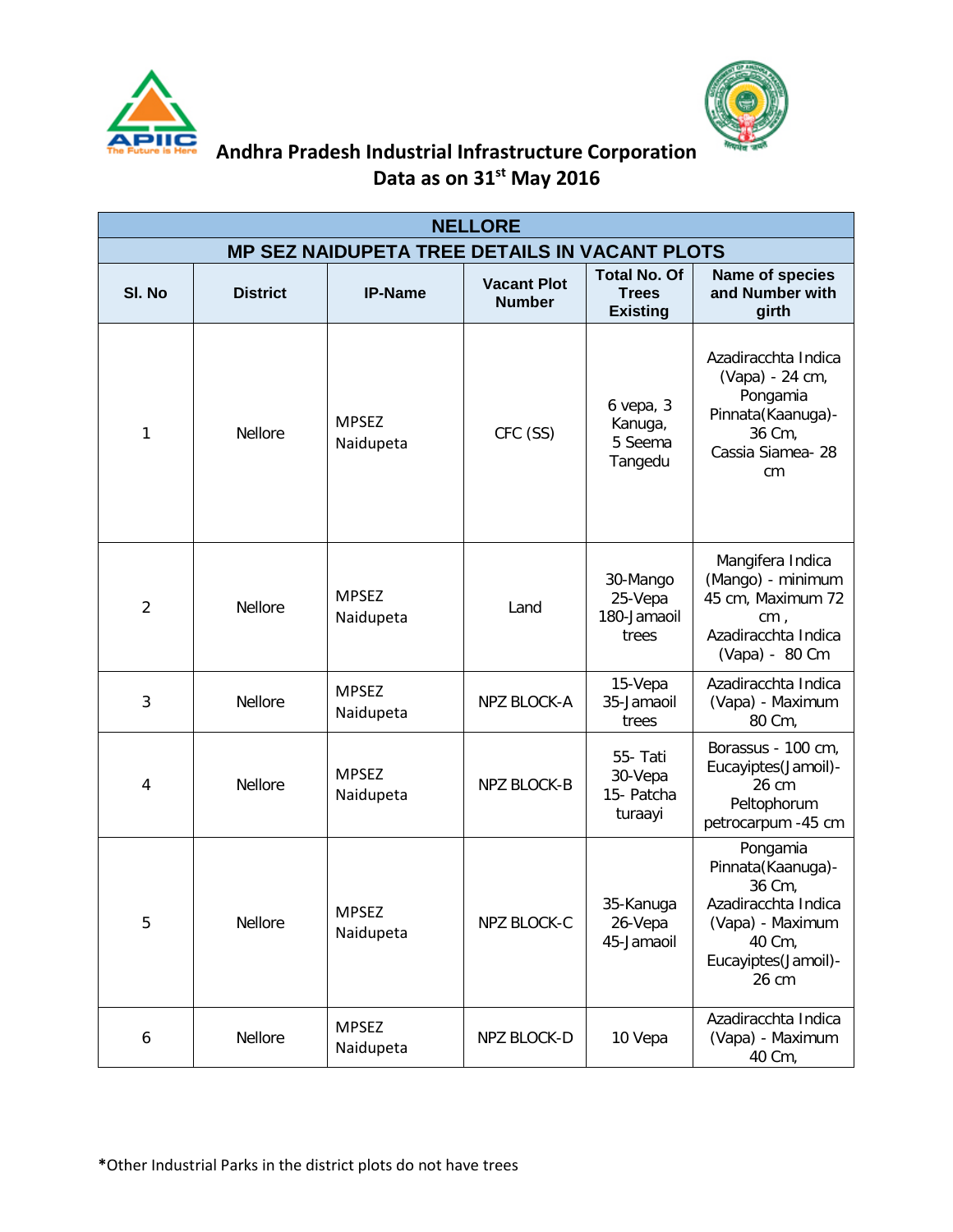



| <b>NELLORE</b>                                     |                 |                |                                                                                         |                                                        |                                                                                                                 |  |  |  |  |
|----------------------------------------------------|-----------------|----------------|-----------------------------------------------------------------------------------------|--------------------------------------------------------|-----------------------------------------------------------------------------------------------------------------|--|--|--|--|
| <b>IP - NAIDUPETA TREE DETAILS IN VACANT PLOTS</b> |                 |                |                                                                                         |                                                        |                                                                                                                 |  |  |  |  |
| SI. No                                             | <b>District</b> | <b>IP-Name</b> | <b>Vacant Plot</b><br><b>Number</b>                                                     | <b>Total No. Of</b><br><b>Trees</b><br><b>Existing</b> | Name of species<br>and Number with<br>girth                                                                     |  |  |  |  |
|                                                    | <b>Nellore</b>  | IP-Naidupeta   | Pl.No.1, 4to 8,<br>11 to 13 (Block-<br>A)                                               | 50 Lemon,<br>6 Patcha<br>turaayi                       | Lemon tree<br>garden in plot no<br>8,<br>Peltophorum<br>petrocarpum -66<br>cm <sub>2</sub>                      |  |  |  |  |
| $\mathcal{P}$                                      | <b>Nellore</b>  | IP-Naidupeta   | PI.No.5, 15 &<br>16, 23 to 31, 34<br>to 38, 40 to 54,<br>56 & 57, 59 to<br>68 (Block-C) | 100 Mango<br>26 Vepa                                   | Mangifera Indica<br>(Mango) -<br>minimum 72 cm -<br>Maximum 100 cm,<br>Azadiracchta<br>Indica (Vapa) -<br>26 cm |  |  |  |  |
| 3                                                  | <b>Nellore</b>  | IP-Naidupeta   | Land1                                                                                   | 26 Vepa, 18<br>Kanuga,<br>21 patcha<br>turaayi         | Azadiracchta<br>Indica (Vapa) -<br>minimum 62 cm -<br>Maximum 88 cm,                                            |  |  |  |  |

| <b>PRAKASAM ZONE</b>                            |                 |                |                                     |                                                             |                                             |  |  |  |  |
|-------------------------------------------------|-----------------|----------------|-------------------------------------|-------------------------------------------------------------|---------------------------------------------|--|--|--|--|
| <b>GC - ONGOLE TREE DETAILS IN VACANT PLOTS</b> |                 |                |                                     |                                                             |                                             |  |  |  |  |
| SI. No                                          | <b>District</b> | <b>IP-Name</b> | <b>Vacant Plot</b><br><b>Number</b> | <b>Total No. Of</b><br><b>Trees</b><br><b>Existing</b>      | Name of species<br>and Number with<br>girth |  |  |  |  |
|                                                 | PRAKASAM        | GC - Ongole    | 335/C                               | No trees are<br>existing in<br>vacant<br>allotable<br>plots | NА                                          |  |  |  |  |
| $\mathcal{P}$                                   | PRAKASAM        | GC - Ongole    | 391 Pt & 392 Pt                     | No trees are<br>existing in<br>vacant<br>allotable<br>plots | NА                                          |  |  |  |  |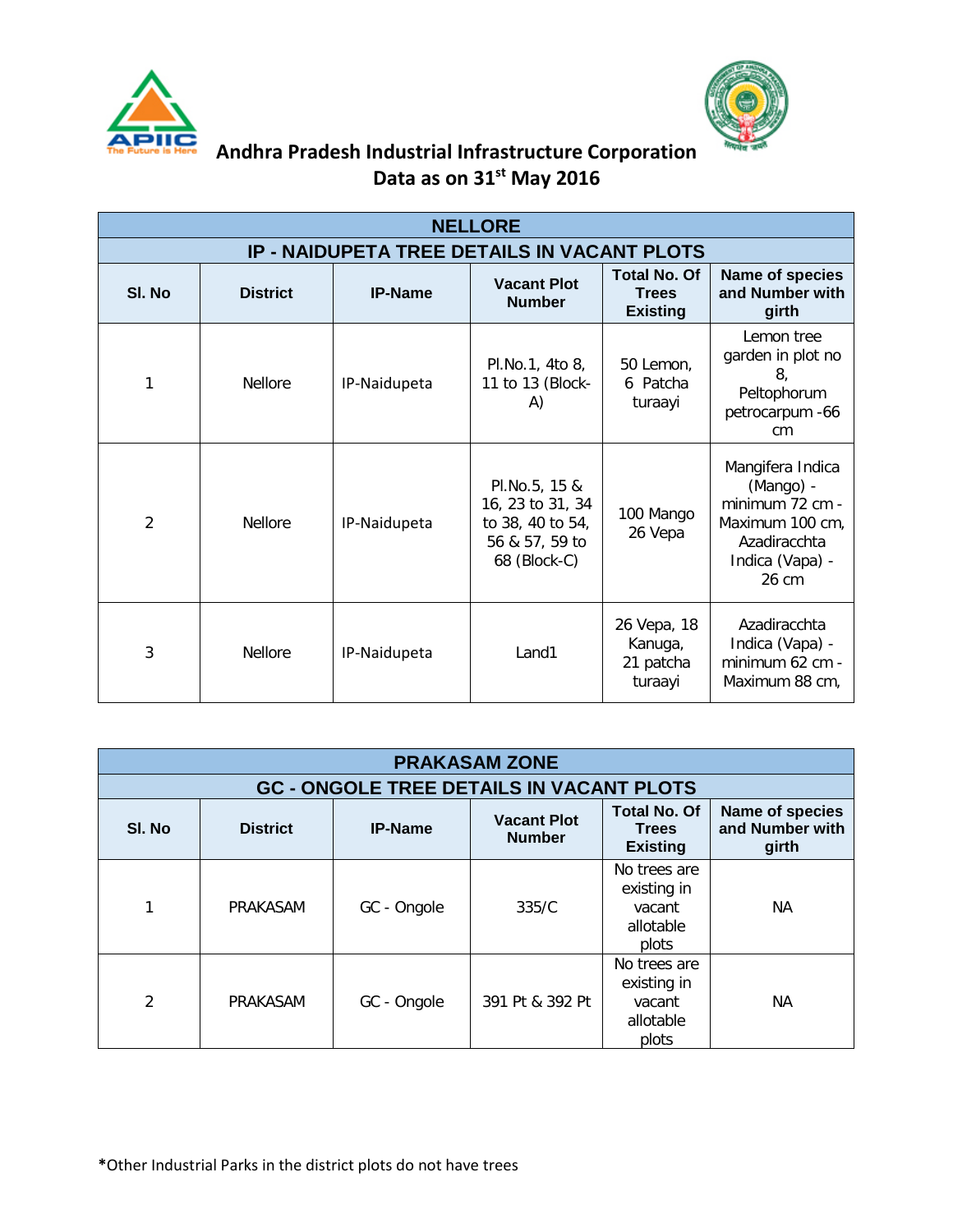



| 3 | PRAKASAM | GC - Ongole | 392-C               | No trees are<br>existing in<br>vacant<br>allotable<br>plots | <b>NA</b> |
|---|----------|-------------|---------------------|-------------------------------------------------------------|-----------|
| 4 | PRAKASAM | GC - Ongole | $522-A$             | No trees are<br>existing in<br>vacant<br>allotable<br>plots | <b>NA</b> |
| 5 | PRAKASAM | GC - Ongole | 533-A               | No trees are<br>existing in<br>vacant<br>allotable<br>plots | <b>NA</b> |
| 6 | PRAKASAM | GC - Ongole | 533-B               | No trees are<br>existing in<br>vacant<br>allotable<br>plots | NА        |
| 7 | PRAKASAM | GC - Ongole | 547-B               | No trees are<br>existing in<br>vacant<br>allotable<br>plots | <b>NA</b> |
| 8 | PRAKASAM | GC - Ongole | <b>CFC BUILDING</b> | No trees are<br>existing in<br>vacant<br>allotable<br>plots | <b>NA</b> |

| <b>PRAKASAM ZONE</b> |                                     |                     |                                     |                                                             |                                             |  |  |  |  |
|----------------------|-------------------------------------|---------------------|-------------------------------------|-------------------------------------------------------------|---------------------------------------------|--|--|--|--|
|                      | BP SEZ TREE DETAILS IN VACANT PLOTS |                     |                                     |                                                             |                                             |  |  |  |  |
| SI. No               | <b>District</b>                     | <b>IP-Name</b>      | <b>Vacant Plot</b><br><b>Number</b> | <b>Total No. Of</b><br><b>Trees</b><br><b>Existing</b>      | Name of species<br>and Number with<br>girth |  |  |  |  |
| 1                    | PRAKASAM                            | <b>BPSEZ-ONGOLE</b> | 12                                  | No trees are<br>existing in<br>vacant<br>allotable<br>plots | NА                                          |  |  |  |  |
| $\overline{2}$       | PRAKASAM                            | <b>BPSEZ-ONGOLE</b> | 16                                  | No trees are<br>existing in<br>vacant                       | NА                                          |  |  |  |  |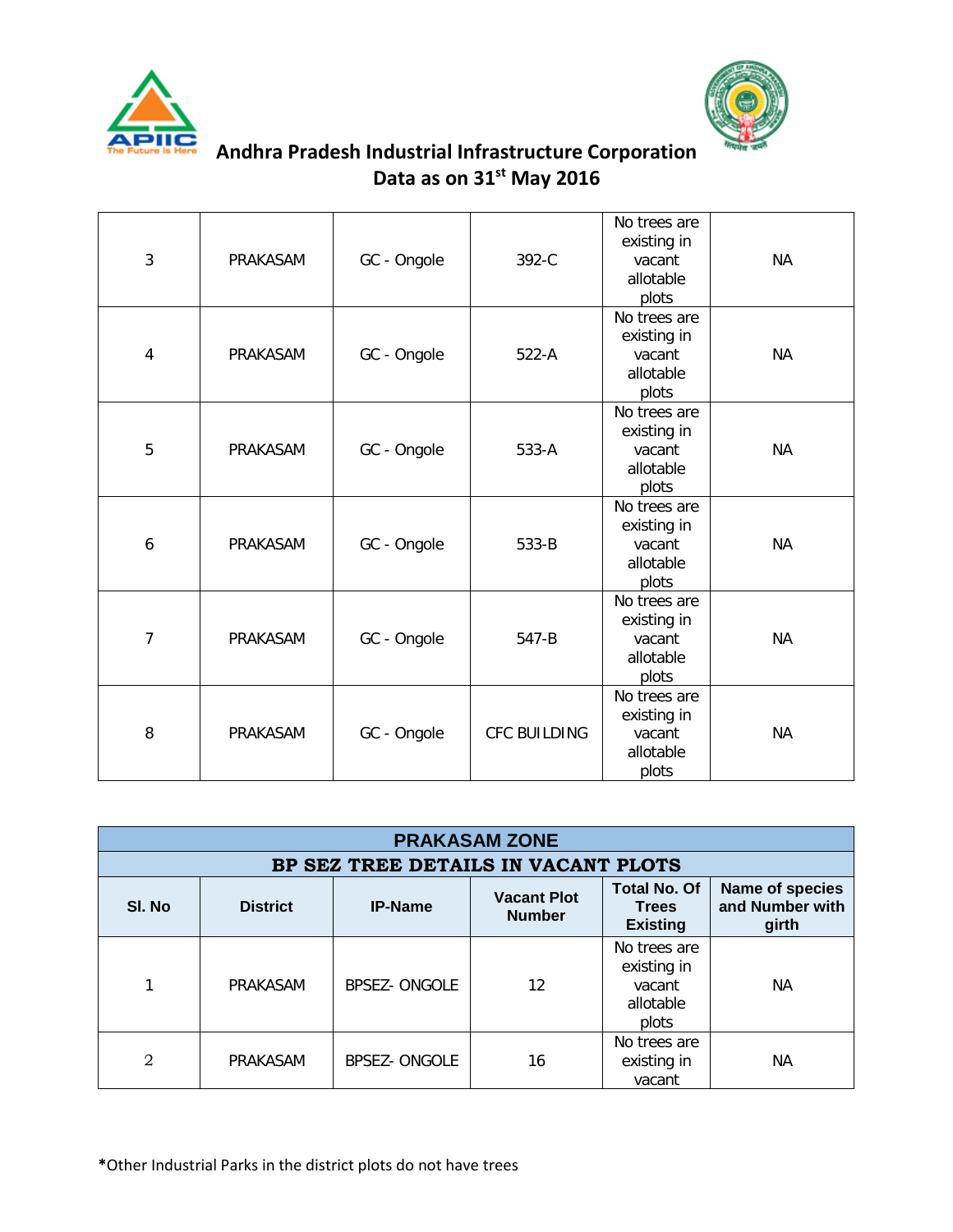



|                |          |                     |          | allotable                   |           |
|----------------|----------|---------------------|----------|-----------------------------|-----------|
|                |          |                     |          | plots                       |           |
|                |          |                     |          | No trees are                |           |
| 3              | PRAKASAM |                     | $21 - B$ | existing in                 | <b>NA</b> |
|                |          | BPSEZ-ONGOLE        |          | vacant<br>allotable         |           |
|                |          |                     |          | plots                       |           |
|                |          |                     |          | No trees are                |           |
|                |          |                     |          | existing in                 |           |
| $\overline{4}$ | PRAKASAM | <b>BPSEZ-ONGOLE</b> | 22A      | vacant                      | <b>NA</b> |
|                |          |                     |          | allotable                   |           |
|                |          |                     |          | plots                       |           |
|                |          |                     |          | No trees are                |           |
|                |          |                     |          | existing in                 |           |
| $\mathbf 5$    | PRAKASAM | <b>BPSEZ-ONGOLE</b> | 22B      | vacant                      | <b>NA</b> |
|                |          |                     |          | allotable                   |           |
|                |          |                     |          | plots                       |           |
|                |          |                     |          | No trees are                |           |
|                |          |                     |          | existing in                 |           |
| 6              | PRAKASAM | <b>BPSEZ-ONGOLE</b> | 24       | vacant                      | <b>NA</b> |
|                |          |                     |          | allotable                   |           |
|                |          |                     |          | plots                       |           |
|                |          |                     |          | No trees are                |           |
|                |          |                     |          | existing in                 |           |
| $\overline{7}$ | PRAKASAM | <b>BPSEZ-ONGOLE</b> | 27A      | vacant                      | <b>NA</b> |
|                |          |                     |          | allotable                   |           |
|                |          |                     |          | plots                       |           |
|                |          |                     |          | No trees are                |           |
|                |          |                     |          | existing in                 |           |
| 8              | PRAKASAM | BPSEZ-ONGOLE        | 27B      | vacant                      | <b>NA</b> |
|                |          |                     |          | allotable                   |           |
|                |          |                     |          | plots                       |           |
|                |          |                     |          | No trees are<br>existing in |           |
| 9              | PRAKASAM | <b>BPSEZ-ONGOLE</b> | 30       | vacant                      | <b>NA</b> |
|                |          |                     |          | allotable                   |           |
|                |          |                     |          | plots                       |           |
|                |          |                     |          | No trees are                |           |
|                |          |                     |          | existing in                 |           |
| 10             | PRAKASAM | BPSEZ-ONGOLE        | $31-A$   | vacant                      | <b>NA</b> |
|                |          |                     |          | allotable                   |           |
|                |          |                     |          | plots                       |           |
|                |          |                     |          | No trees are                |           |
|                |          |                     |          | existing in                 |           |
| 11             | PRAKASAM | <b>BPSEZ-ONGOLE</b> | $31 - B$ | vacant                      | <b>NA</b> |
|                |          |                     |          | allotable                   |           |
|                |          |                     |          | plots                       |           |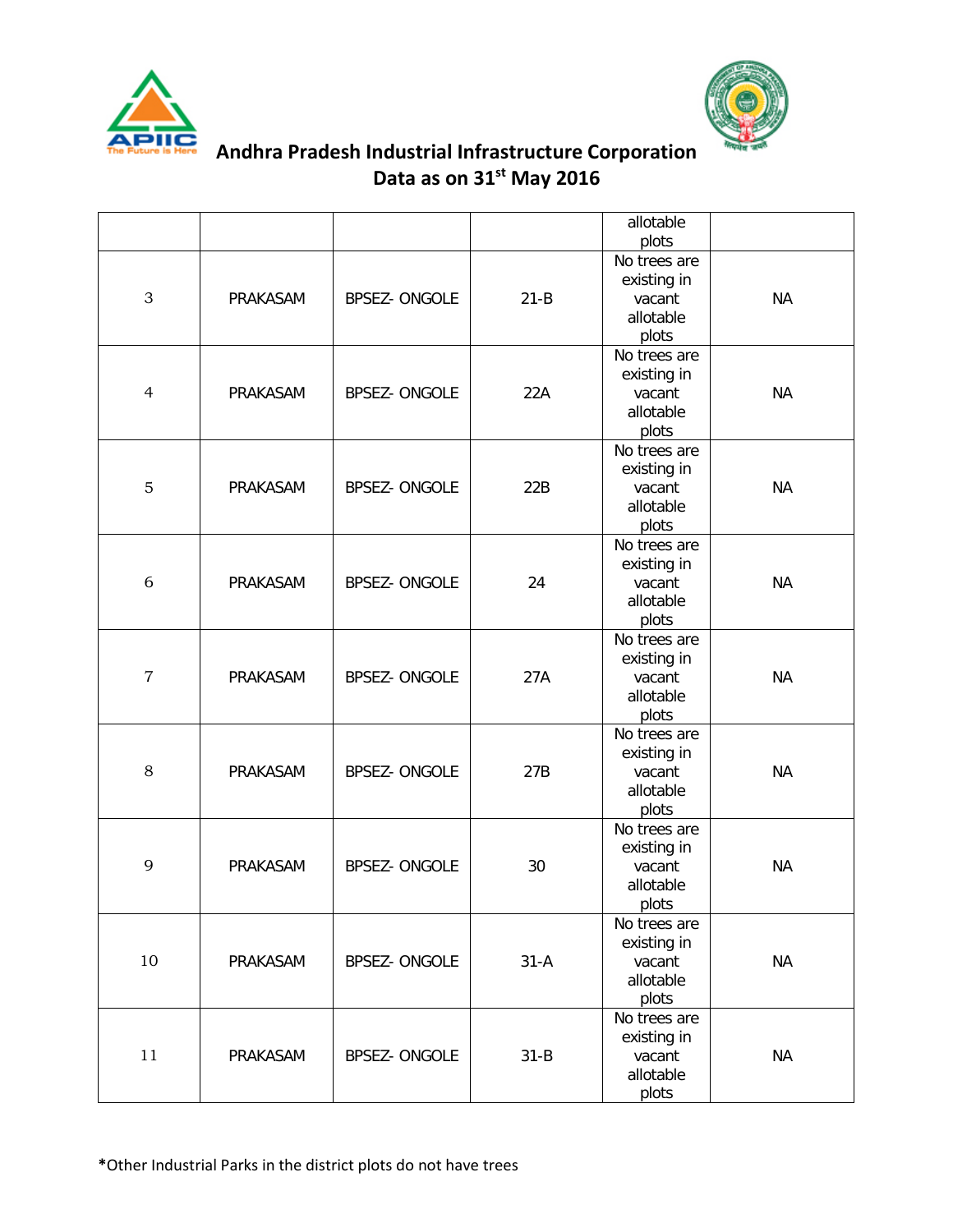



| 12 | PRAKASAM | BPSEZ-ONGOLE        | $34-A$         | No trees are<br>existing in<br>vacant<br>allotable<br>plots | <b>NA</b> |
|----|----------|---------------------|----------------|-------------------------------------------------------------|-----------|
| 13 | PRAKASAM | BPSEZ-ONGOLE        | $34-B$         | No trees are<br>existing in<br>vacant<br>allotable<br>plots | <b>NA</b> |
| 14 | PRAKASAM | <b>BPSEZ-ONGOLE</b> | 5              | No trees are<br>existing in<br>vacant<br>allotable<br>plots | <b>NA</b> |
| 15 | PRAKASAM | <b>BPSEZ-ONGOLE</b> | $6 - A$        | No trees are<br>existing in<br>vacant<br>allotable<br>plots | <b>NA</b> |
| 16 | PRAKASAM | <b>BPSEZ-ONGOLE</b> | $6 - B$        | No trees are<br>existing in<br>vacant<br>allotable<br>plots | <b>NA</b> |
| 17 | PRAKASAM | <b>BPSEZ-ONGOLE</b> | C <sub>2</sub> | No trees are<br>existing in<br>vacant<br>allotable<br>plots | <b>NA</b> |
| 18 | PRAKASAM | <b>BPSEZ-ONGOLE</b> | C <sub>3</sub> | No trees are<br>existing in<br>vacant<br>allotable<br>plots | <b>NA</b> |
| 19 | PRAKASAM | BPSEZ-ONGOLE        | C6             | No trees are<br>existing in<br>vacant<br>allotable<br>plots | <b>NA</b> |
| 20 | PRAKASAM | BPSEZ-ONGOLE        | C7             | No trees are<br>existing in<br>vacant<br>allotable<br>plots | <b>NA</b> |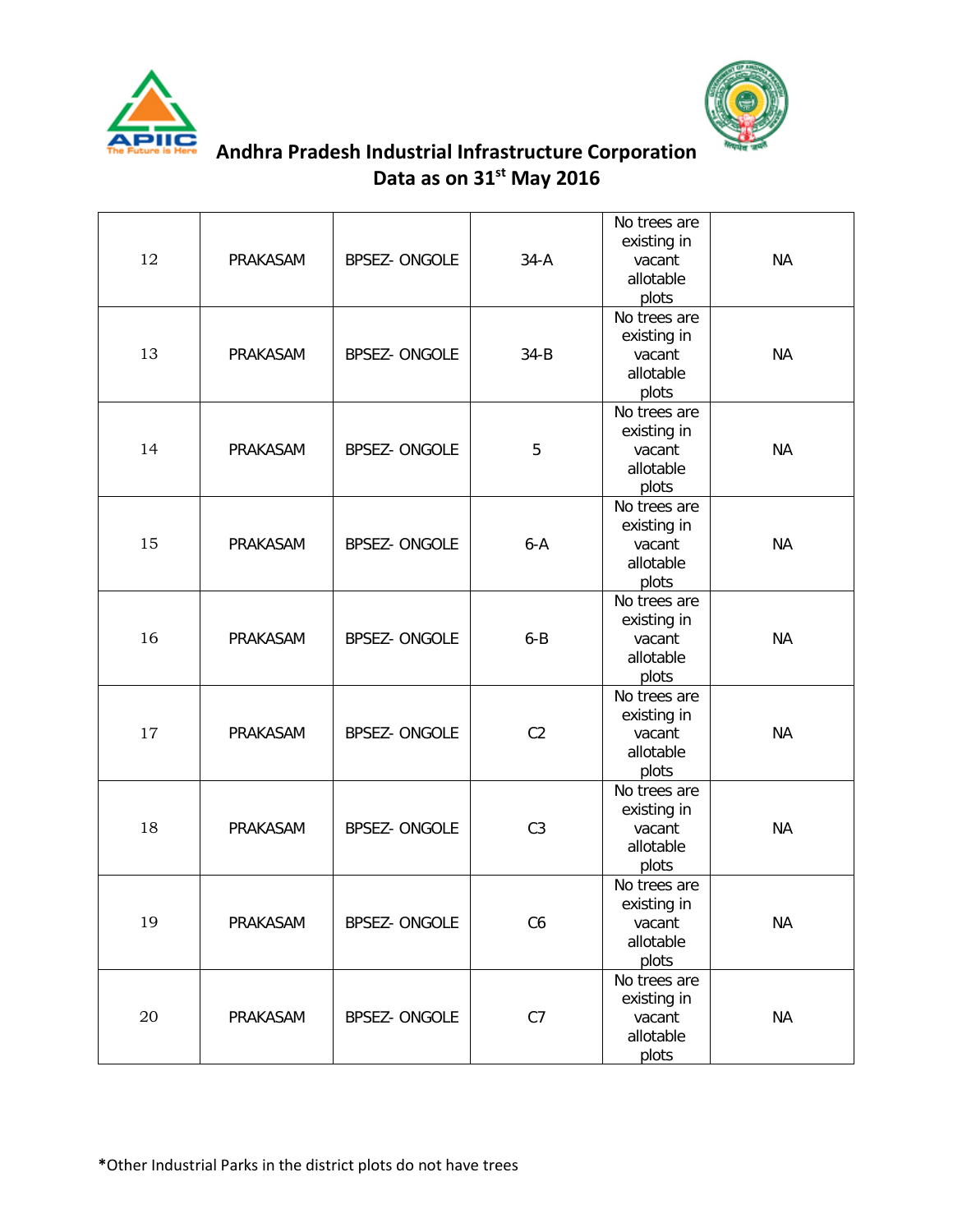



| 21 | PRAKASAM | <b>BPSEZ-ONGOLE</b> | C8 | No trees are<br>existing in<br>vacant<br>allotable<br>plots | <b>NA</b> |
|----|----------|---------------------|----|-------------------------------------------------------------|-----------|
|----|----------|---------------------|----|-------------------------------------------------------------|-----------|

| <b>VISHAKHAPATNAM (R) ZONE</b> |                       |                        |                                     |                                                        |                                                       |  |  |  |  |
|--------------------------------|-----------------------|------------------------|-------------------------------------|--------------------------------------------------------|-------------------------------------------------------|--|--|--|--|
| TREE DETAILS IN VACANT PLOTS   |                       |                        |                                     |                                                        |                                                       |  |  |  |  |
| SI. No                         | <b>District</b>       | <b>IP-Name</b>         | <b>Vacant Plot</b><br><b>Number</b> | <b>Total No. Of</b><br><b>Trees</b><br><b>Existing</b> | Name of<br>species and<br><b>Number with</b><br>girth |  |  |  |  |
| 1                              | <b>VISHAKHAPATNAM</b> | IP - SRIKAKULAM        | Pl:16                               | $\overline{2}$                                         | <b>Avenue Plants</b><br>2.8Mts                        |  |  |  |  |
| $\overline{2}$                 | <b>VISHAKHAPATNAM</b> | <b>IP - SRIKAKULAM</b> | PI:17, 18 (PT)                      | $\overline{2}$                                         | <b>Avenue Plants</b><br>2.8Mts                        |  |  |  |  |
| 3                              | <b>VISHAKHAPATNAM</b> | IP - SRIKAKULAM        | Pl:34                               | 1                                                      | <b>Avenue Plants</b><br>1.4Mts                        |  |  |  |  |
| 4                              | <b>VISHAKHAPATNAM</b> | <b>IP - SRIKAKULAM</b> | Pl:21                               | 3                                                      | <b>Avenue Plants</b><br>4.2Mts                        |  |  |  |  |
| 5                              | <b>VISHAKHAPATNAM</b> | IP - SRIKAKULAM        | Bit of land<br>behind D4 shed       | $\overline{2}$                                         | <b>Avenue Plants</b><br>2.8Mts                        |  |  |  |  |
| 6                              | <b>VISHAKHAPATNAM</b> | <b>IP - SRIKAKULAM</b> | O.A. bit behind<br>shed D6          | 3                                                      | <b>Avenue Plants</b><br>3.9Mts                        |  |  |  |  |
| 8                              | <b>VISHAKHAPATNAM</b> | IP - SRIKAKULAM        | Sh:FO8                              | $\overline{2}$                                         | <b>Avenue Plants</b><br>2.8Mts                        |  |  |  |  |
| 9                              | <b>VISHAKHAPATNAM</b> | <b>IP - SRIKAKULAM</b> | Sh:FO9                              | 3                                                      | <b>Avenue Plants</b><br>3.9Mts                        |  |  |  |  |
| 10                             | <b>VISHAKHAPATNAM</b> | IP - SRIKAKULAM        | Sh:FO7                              | 1                                                      | <b>Avenue Plants</b><br>1.4Mts                        |  |  |  |  |
| 11                             | <b>VISHAKHAPATNAM</b> | IP - SRIKAKULAM        | $Sh:D-2$                            | $\overline{2}$                                         | <b>Avenue Plants</b><br>2.8Mts                        |  |  |  |  |
| 12                             | <b>VISHAKHAPATNAM</b> | IP - SRIKAKULAM        | Sh: D1                              | $\overline{2}$                                         | <b>Avenue Plants</b><br>2.8Mts                        |  |  |  |  |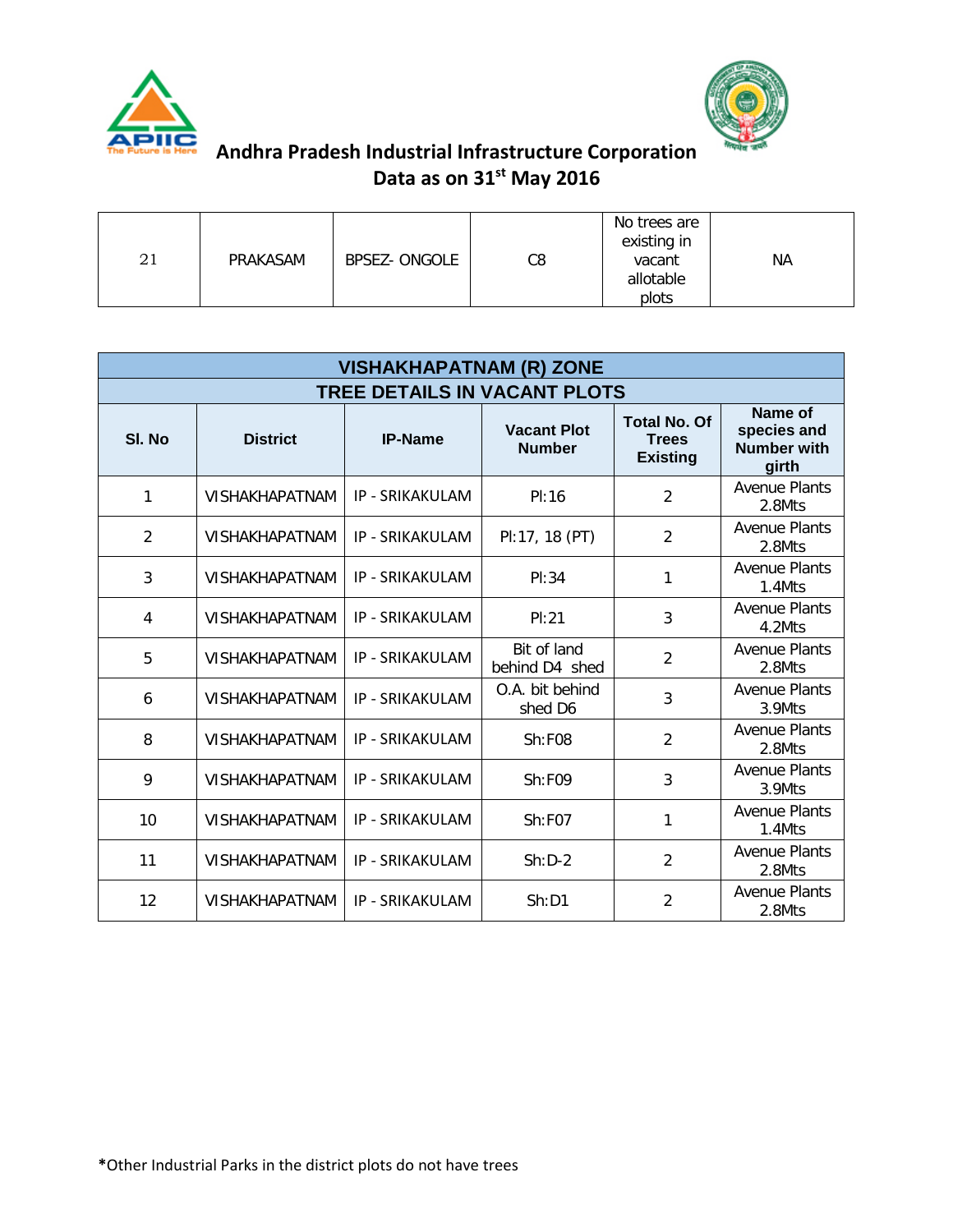



| <b>VISHAKHAPATNAM ZONE</b>   |                   |                        |                                     |                                                        |                                                       |  |  |  |
|------------------------------|-------------------|------------------------|-------------------------------------|--------------------------------------------------------|-------------------------------------------------------|--|--|--|
| TREE DETAILS IN VACANT PLOTS |                   |                        |                                     |                                                        |                                                       |  |  |  |
| SI. No                       | <b>District</b>   | <b>IP-Name</b>         | <b>Vacant Plot</b><br><b>Number</b> | <b>Total No. Of</b><br><b>Trees</b><br><b>Existing</b> | Name of<br>species and<br><b>Number with</b><br>girth |  |  |  |
| $\mathbf{1}$                 | SRIKAKULAM        | $IP-$<br>AMUDALAVALASA | PL:04                               | 1                                                      | <b>Avenue Plants</b><br>1.4Mts                        |  |  |  |
| $\overline{2}$               | SRIKAKULAM        | $IP-$<br>AMUDALAVALASA | PL:09&10                            | 1                                                      | <b>Avenue Plants</b><br>1.4Mts                        |  |  |  |
| 3                            | SRIKAKULAM        | $IP-$<br>AMUDALAVALASA | PL:14,15, 16,<br>19, 20, 21         | 3                                                      | <b>Avenue Plants</b><br>3.9Mts                        |  |  |  |
| 4                            | SRIKAKULAM        | $IP-$<br>AMUDALAVALASA | PL:34, 35                           | $\overline{2}$                                         | <b>Avenue Plants</b><br>2.8Mts                        |  |  |  |
| 5                            | SRIKAKULAM        | IP-<br>AMUDALAVALASA   | PL:36 & 37                          | 1                                                      | <b>Avenue Plants</b><br>1.4Mts                        |  |  |  |
| 6                            | SRIKAKULAM        | $IP-$<br>AMUDALAVALASA | PL:47,48&49(B)                      | 3                                                      | <b>Avenue Plants</b><br>3.9Mts                        |  |  |  |
| $\overline{7}$               | <b>SRIKAKULAM</b> | IP-<br>AMUDALAVALASA   | PI:54, 55                           | $\overline{2}$                                         | <b>Avenue Plants</b><br>2.8Mts                        |  |  |  |
| 8                            | SRIKAKULAM        | $IP-$<br>AMUDALAVALASA | Pl: 60, 61                          | 1                                                      | <b>Avenue Plants</b><br>1.4Mts                        |  |  |  |
| 9                            | SRIKAKULAM        | $IP-$<br>AMUDALAVALASA | PL:81/A                             | $\overline{2}$                                         | <b>Avenue Plants</b><br>2.8Mts                        |  |  |  |
| 10                           | SRIKAKULAM        | $IP-$<br>AMUDALAVALASA | PL:81/C&86/A                        | $\overline{2}$                                         | <b>Avenue Plants</b><br>2.8Mts                        |  |  |  |
| 11                           | SRIKAKULAM        | $IP-$<br>AMUDALAVALASA | PL:97/A                             | 3                                                      | <b>Avenue Plants</b><br>3.9Mts                        |  |  |  |
| 12                           | SRIKAKULAM        | $IP-$<br>AMUDALAVALASA | PL:97/B                             | 3                                                      | <b>Avenue Plants</b><br>3.9Mts                        |  |  |  |

| <b>VIZIANAGARAM</b>          |                 |                |                                     |                                                        |                                                       |  |  |  |
|------------------------------|-----------------|----------------|-------------------------------------|--------------------------------------------------------|-------------------------------------------------------|--|--|--|
| TREE DETAILS IN VACANT PLOTS |                 |                |                                     |                                                        |                                                       |  |  |  |
| SI. No                       | <b>District</b> | <b>IP-Name</b> | <b>Vacant Plot</b><br><b>Number</b> | <b>Total No. Of</b><br><b>Trees</b><br><b>Existing</b> | Name of<br>species and<br><b>Number with</b><br>girth |  |  |  |